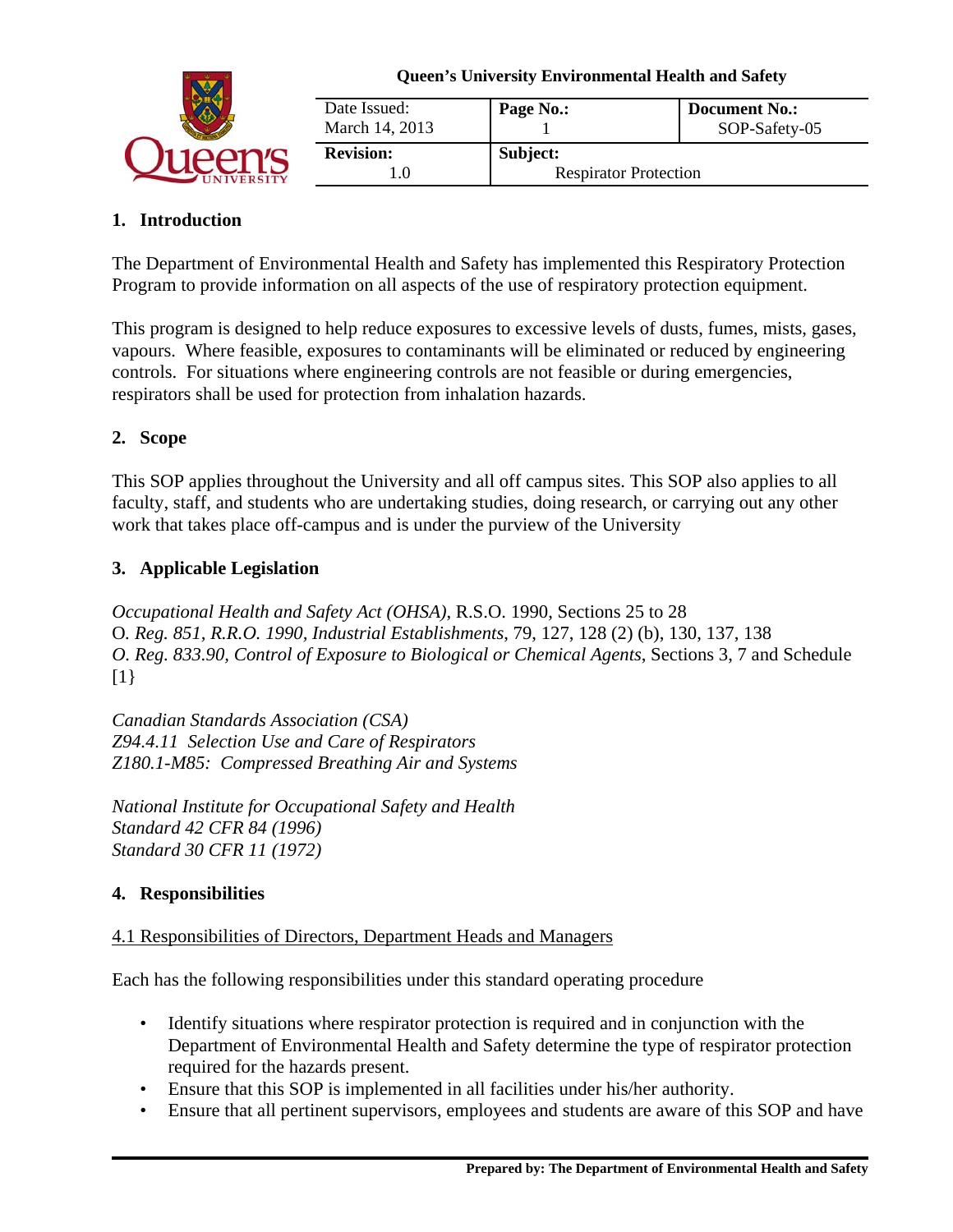

| Date Issued:<br>March 14, 2013 | Page No.:                    | <b>Document No.:</b><br>SOP-Safety-05 |
|--------------------------------|------------------------------|---------------------------------------|
| <b>Revision:</b>               | Subject:                     |                                       |
|                                | <b>Respirator Protection</b> |                                       |

been informed of the proper use care and maintenance of respirators.

#### 4.2 Responsibilities of Supervisors

Supervisors must be knowledgeable about the hazards in their area. They must:

- Ensure that all staff and students are aware of the hazards present and have been informed of the proper use care and maintenance of respirators
- Ensure that workers wear appropriate respirators at all times in areas where respiratory protection is required.

#### 4.3 Responsibilities of Users (Faculty, Staff and Students)

Faculty Staff and Students must:

- Wear respirators at all times in areas where respiratory protection is required.
- Inspect the respirator prior to each use in accordance with the training received.
- Maintain respirators in good condition.

## **5.0 Definitions**

Accepted respirator – a respirator tested and certified by procedures established by the National Institute for Occupational Safety and Health (NIOSH).

Aerosol - a particulate suspended in a gaseous medium.

Air-purifying respirator – a respirator with an air-purifying filter, cartridge, or canister that removes specific contaminants by passing ambient air through the air-purifying element.

Atmosphere-supplying respirator – a respirator that supplies the respirator user with breathing air/gas from a source independent of the ambient atmosphere.

Fit test – the use of qualitative or quantitative method to evaluate the fit of a specific make, model, and size of a respirator on an individual.

Fume - solid particles generated by condensation from the gaseous state, generally after volatization from melted substances (eg. welding) and often accompanied y a chemical reaction, such as oxidation.

Hazardous atmosphere – any atmosphere that is oxygen-deficient, exceeds occupational exposure limits, presents a fire/explosion hazard, and/or contains an airborne toxic or disease-producing contaminant in concentrations deemed to be hazardous.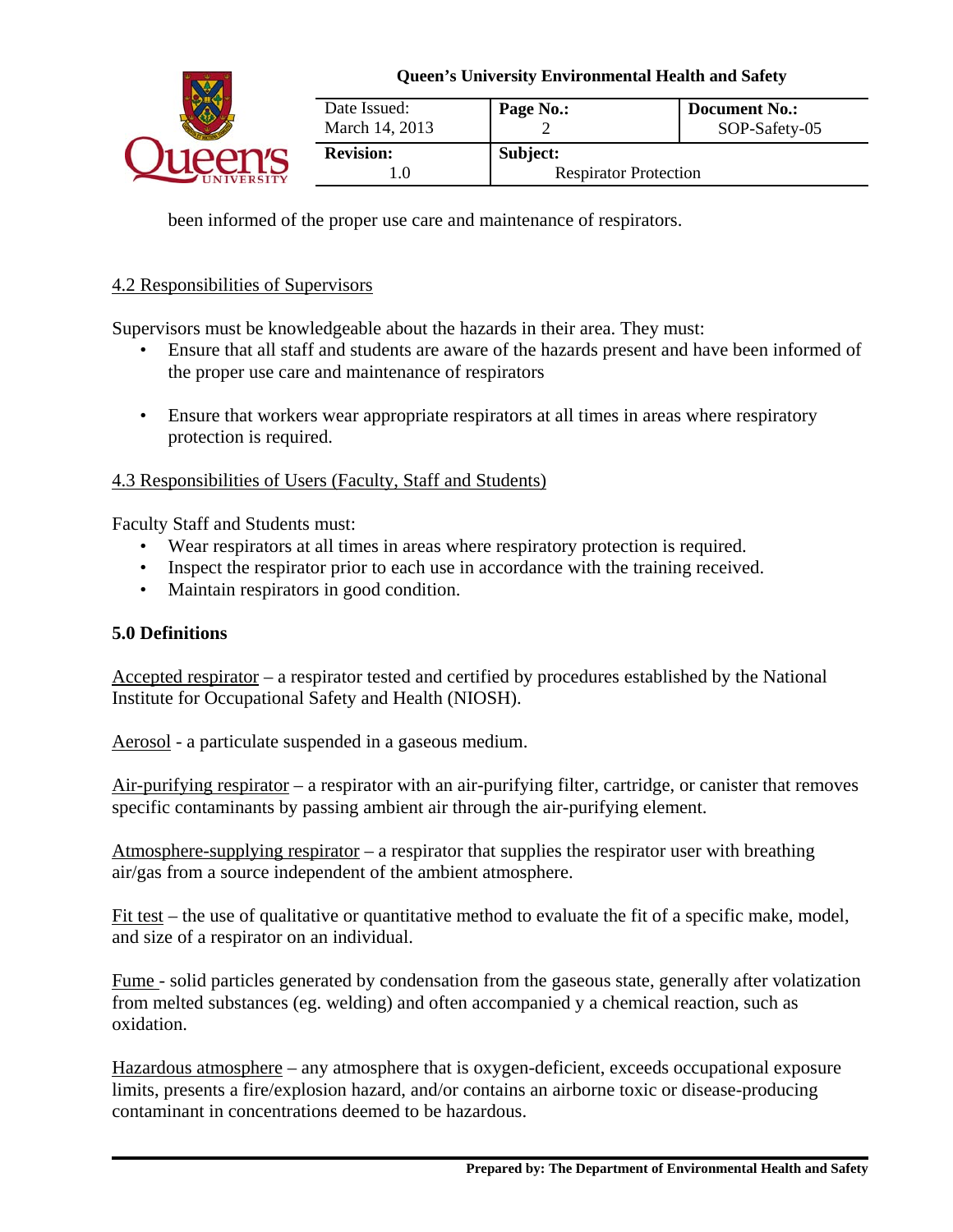

| Date Issued:<br>March 14, 2013 | Page No.:                    | <b>Document No.:</b><br>SOP-Safety-05 |
|--------------------------------|------------------------------|---------------------------------------|
| <b>Revision:</b>               | Subject:                     |                                       |
| LO.                            | <b>Respirator Protection</b> |                                       |

Health Care Professional – an individual who is licensed by a provincial licensing authority or equivalent to practice medicine or nursing and who possesses relevant experience and knowledge in the field of occupational health and safety.

Helmet/Hood - that portion of a respirator which completely covers the head and neck, may cover portions of the shoulders and may offer head and/or eye protection. They are used with powered air purifying respirators.

High-efficiency particulate filter (He) - a filter that has been tested to ensure an efficiency equal tp or exceeding 99.97% for removal of particles having a mean aerodynamic diameter 0.3 microns.

Immediately Dangerous to Life and Health Atmosphere (IDLH) – an atmosphere that poses an immediate threat to life, would cause adverse health effects, or would impair an individual's ability to escape.

Loose Fitting Facepiece/Visor - that portion of a respirator that forms a partial shield with the face, does not cover the neck and shoulders and may or may not offer head and/or eye protection. They are used with powered air purifying respirators.

Mist - liquid particles in a gaseous medium.

Particulate - airborne contaminants other than gas and vapour, but including dusts, fumes, mists, fibres, fog, pollen, smoke and spores.

Pressure Demand Respirator - a respirator where the pressure in the facepiece or hood remains positive with respect to the ambient pressure during both inhalation and exhalation.

Qualified Person – an individual who possesses the knowledge, experience, and training to fulfil the competencies of the roles defined in this Program.

Quantitative fit test – a test method that uses an instrument to assess the amount of leakage into the respirator in order to assess the adequacy of respirator fit.

Qualitative fit test – a pass/fail test method that relies on the subject's sensory response to detect a challenge agent in order to assess the adequacy of respirator fit.

Respirator – a device to protect the user from inhaling a hazardous atmosphere.

Service Life – the period of time during which a respirator provides adequate protection to the user.

Smoke - aerosols, gases and vapours resulting from incomplete combustion.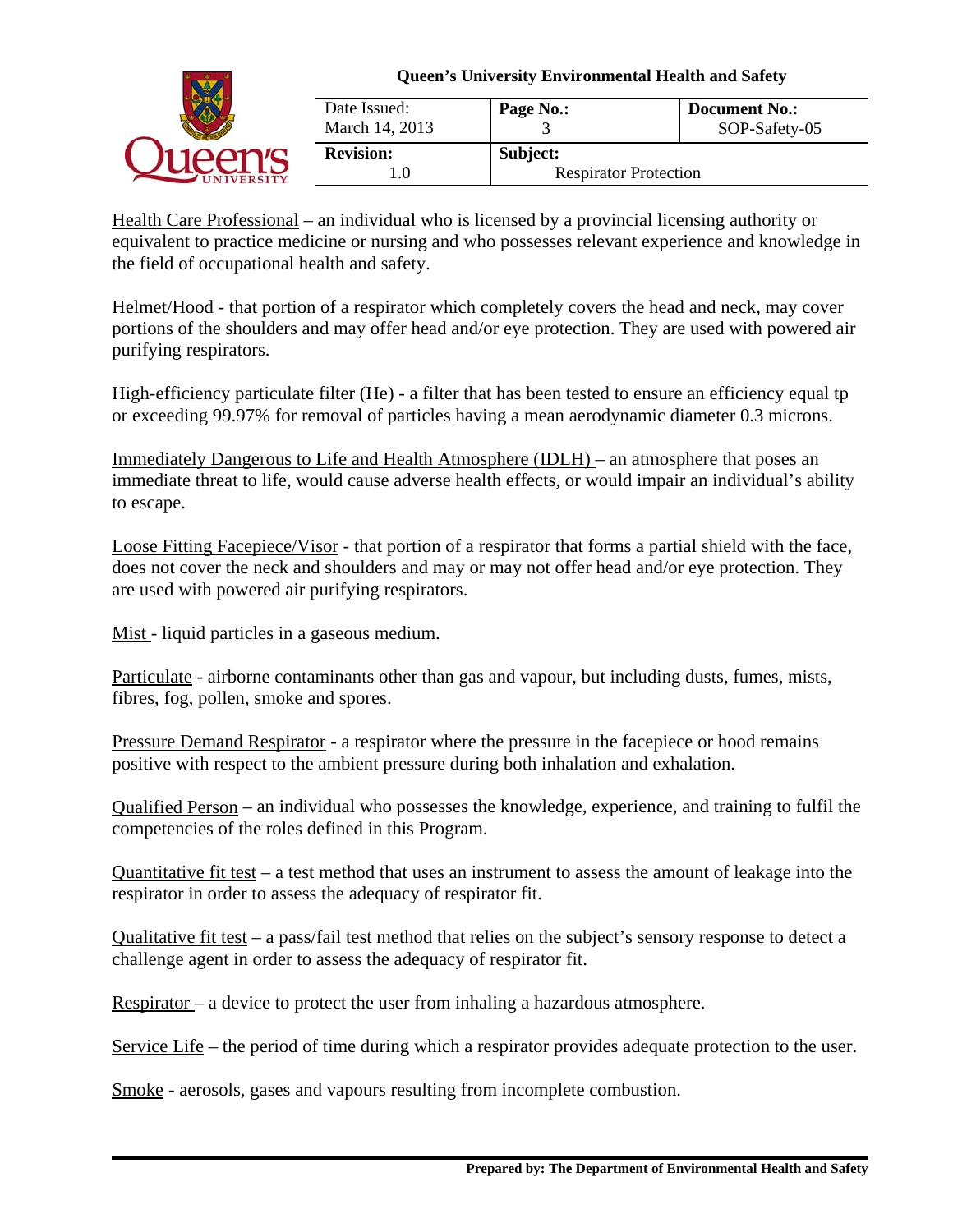

Tight-fitting facepiece – a respirator inlet covering that forms a complete seal with the face. This includes a half-facepiece that covers the user's nose and mouth under the chin; and a full-facepiece that covers the user's nose, eyes, and mouth under the chin.

Type N particulate filter - NIOSH classification for particulate filter effective against particulate aerosols free of oil; time-use restrictions may apply.

Note: Three filter efficiency levels are tested and certified: 99.97%, 99% and 95%, referred to as classes 100, 99 and 95 respectively.

Type P particulate filters - NIOSH classification for particulate filter effective against all particulate aerosols.

Note: Three filter efficiency levels are tested and certified: 99.97%, 99% and 95%, referred to as classes 100, 99 and 95 respectively.

Type R particulate filters - NIOSH classification for particulate filter effective against all particulate aerosols; time-use restrictions may apply.

Note: Three filter efficiency levels are tested and certified: 99.97%, 99% and 95%, referred to as classes 100, 99 and 95 respectively.

User seal check – an action conducted by the respirator user to determine if the respirator is properly sealed to the face.

Vapour - the gaseous state of a substance that is a solid or liquid at ambient temperature and pressure.

## **6. Hazard Assessment**

In order to determine the presence of a respiratory hazard and to assist in selection of an appropriate respirator, a hazard assessment of the work area shall be conducted by the supervisor in consultation with the Department of Environmental Health and Safety. The hazard assessment of a respiratory hazard includes the following:

- Identify what contaminants (chemical, biological, radiological) that may be present in the workplace;
- Identify the physical states of all airborne contaminants;
- Determine for particulate hazards if there is oil present;
- Measure or estimate of the concentration of the contaminants;
- Determine if the atmosphere is potentially oxygen deficient;
- Identify an appropriate occupational exposure limit for each airborne contaminant;
- Determine whether the atmosphere is immediately dangerous to life and health (IDLH);
- Determine if the contaminant can be absorbed through, or is irritating to the skin or eyes;

In instances where exposure cannot be identified or reasonably estimated, the atmosphere shall be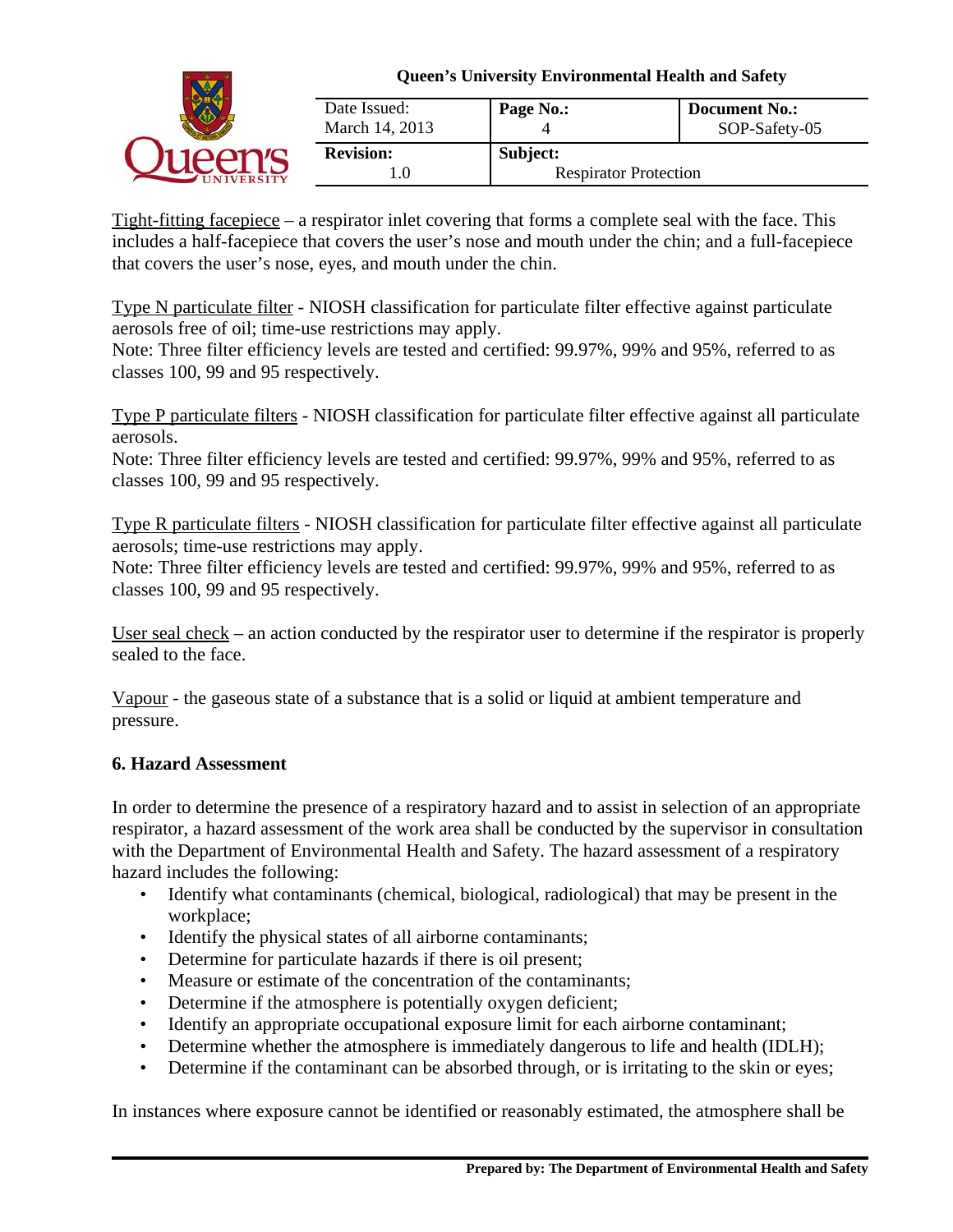

| Date Issued:<br>March 14, 2013 | Page No.:                    | <b>Document No.:</b><br>SOP-Safety-05 |
|--------------------------------|------------------------------|---------------------------------------|
| <b>Revision:</b>               | Subject:                     |                                       |
|                                | <b>Respirator Protection</b> |                                       |

considered IDLH.

## **7. Selection of Respirators**

7.1 Respirators shall be selected based on the following criteria:

- Health of the worker and ability to wear a respirator;
- Review of the hazard assessment;
- Existing legislation and standards;
- Work requirements and conditions;
- Duration of exposure;
- Characteristics and limitations of respirators;
- Respirator assigned protection factors (Appendix B).

7.2 Only accepted respirators shall be selected and used.

7.3 Respirators shall be selected by supervisors in consultation with the Department of Environmental Health and Safety.

7.4 Respirator Selection Chart (Appendix C) can be used to assist in the selection of an appropriate respirator.

7.5 Workers shall be issued only those respirators for which they have been fit tested and medically approved.

7.6 For air-purifying respirators for gases and vapours with no end-of-service- life indicator, the supervisor shall establish a change-out schedule for the replacement of the cartridges. Should the need arise, the Department of Environmental Health and Safety can assist the supervisor with setting up the change-out schedule.

7.7 Where an IDLH atmosphere is identified, only pressure-demand self-contained breathing apparatus (SCBA) or a combination pressure-demand supplied air respirator with auxiliary self-contained air supply, with a minimum rated service time of 15 minutes shall be used.

7.8 Respirators approved for escape only shall not be used for non-emergency applications.

7.9 Atmosphere-supplying respirators that make use of compressed air for breathing shall meet the standards set out in Table 1 of CSA Standard Z180.1-00, Compressed Breathing Air and Systems (March, 2000).

7.10 Atmosphere-supplying respirators that make use of ambient breathing air system shall have the air intake located in accordance with Appendix B of CSA Standard Z180.1-00, Compressed Breathing Air and Systems (March, 2000).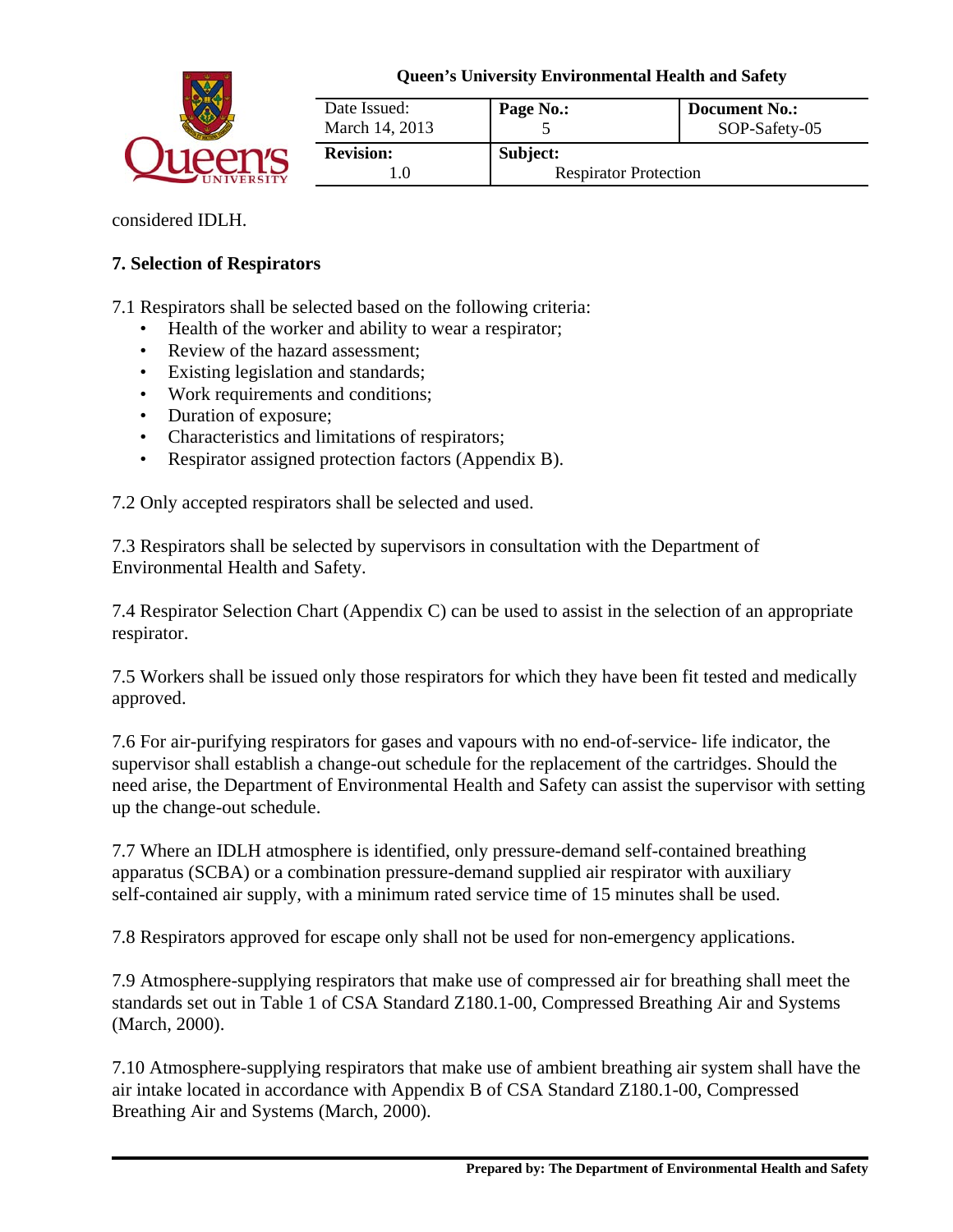

| Date Issued:<br>March 14, 2013 | Page No.:                    | Document No.:<br>SOP-Safety-05 |
|--------------------------------|------------------------------|--------------------------------|
| <b>Revision:</b>               | Subject:                     |                                |
| .0                             | <b>Respirator Protection</b> |                                |

# **8. Respirator Fit Testing**

8.1 The worker must pass an appropriate quantitative or qualitative fit test when using a respirator with a tight-fitting face piece.

8.2 The fit testing shall be conducted by the Department of Environmental Health and Safety.

- 8.3 A fit test shall be carried out
	- prior to initial use of a tight-fitting respirator
	- every 2 years
	- whenever there is a change in respirator facepiece (make, model, or size)
	- whenever the employee reports, or the health care professional, supervisor, or EHS makes visual observations of changes in the employee's physical condition that could affect respirator fit. Such conditions include, but not limited to:
		- facial scarring
		- dental changes
		- cosmetic surgery
		- obvious change in body weight
		- facial rash (dermatological condition)

8.4 The worker shall be fit tested with the same make, model, style and size of respirator to be used.

8.5 The fit test shall be performed only on workers who are clean-shaven where the facepiece seals to the skin.

8.6 When a worker is required to wear other personal protective equipment, such as eye, face, head and hearing protection during his/her course of work, the same protective equipment shall be worn during the fit test to ensure that they are compatible with the respirator and do not break the facial seal.

# **9.0 Training**

9.1 All workers whose work requires the use of a respirator shall receive appropriate training and education.

9.2 The workers shall receive training prior to the initial use of the respirator.

9.3 Training shall be provided by the Department of Environmental Health Safety prior to the fit test.

9.4 The training shall include the following:

• Why respiratory protection is necessary;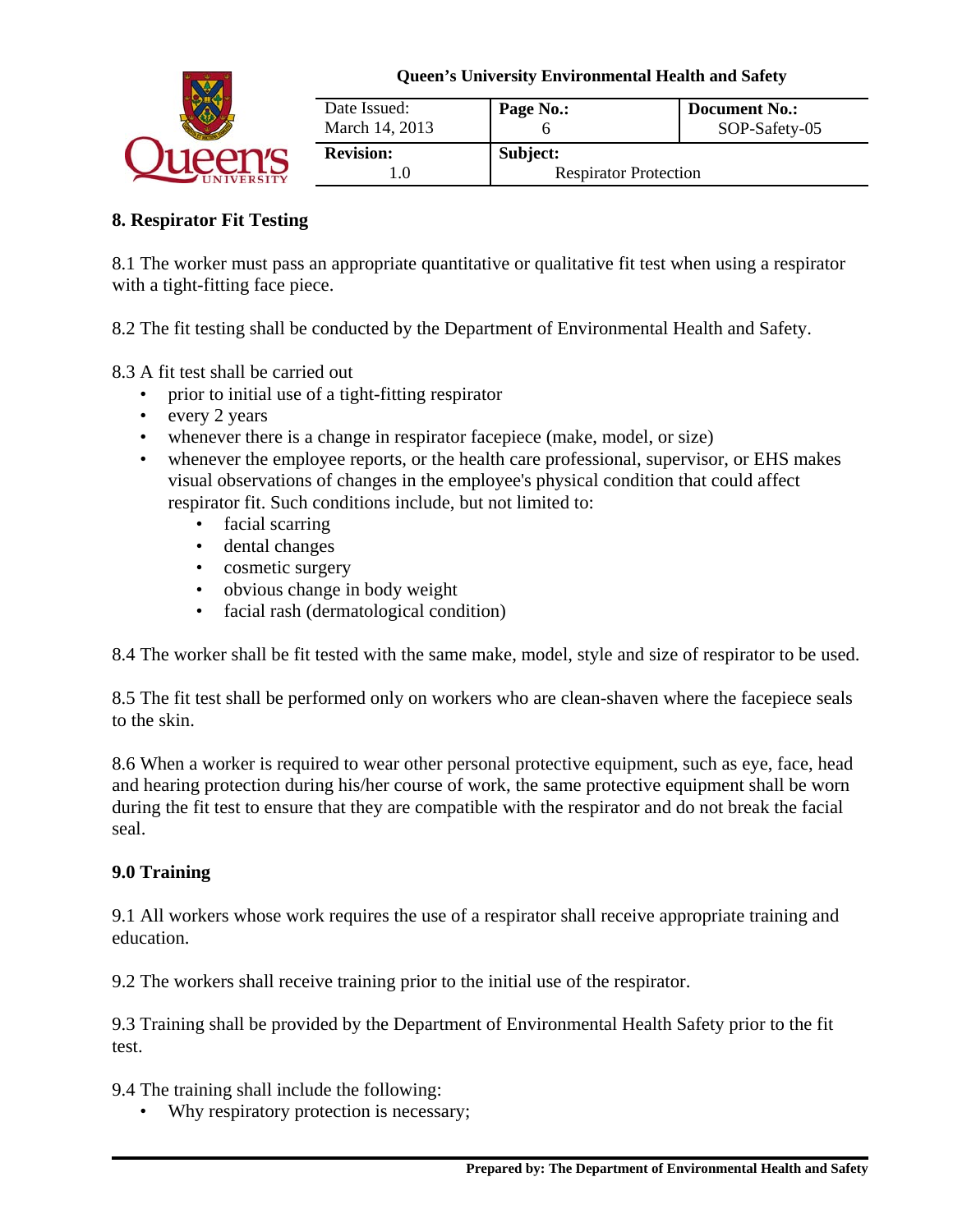

| Date Issued:<br>March 14, 2013 | Page No.:                    | <b>Document No.:</b><br>SOP-Safety-05 |
|--------------------------------|------------------------------|---------------------------------------|
| <b>Revision:</b>               | Subject:                     |                                       |
|                                | <b>Respirator Protection</b> |                                       |

- The limitations and capabilities of respiratory equipment;
- Respiratory hazard assessment;
- Logic for selecting a particular type of respirator;
- How to inspect, put on and remove a respirator, and how to perform user seals checks;
- Procedures for maintenance and storage of respiratory equipment;
- How to recognize medical signs and symptoms that may limit or prevent the effective use of the respirator;
- General requirements of the Respiratory Protection Program.

9.5 Refresher training shall be provided every two years to all respirator users.

9.6 Records of the training shall be updated and maintained by the Department of Environmental Health and Safety.

9.7 Training in the use of self-contained breathing apparatus (SCBA), if required, shall be provided by a qualified trainer.

# **10.0 Use of Respirators**

10.1 Prior to being assigned any task that requires the use of a respirator, the worker shall complete all the health screening, fit testing and training requirements.

10.2 Workers with facial hair that may interfere with the facepiece seal or valve function on tight-fitting respirators cannot use a tight-fitting respirator.

10.3 Other personal protective devices or equipment shall not interfere with the seal of the facepiece to the face of the worker.

10.4 Side arms on eyeglasses or any other material such as hair, cloth, tissue, straps and jewellery shall not pass between the face and the sealing surface of the facepiece or interfere with the seal of the tight-fitting facepiece to the face or with the operation of the respirator. Workers who must have corrective eyewear, where the eyewear interferes with the respirator seal, shall be provided with respirator spectacle kits by their department.

10.5 The worker shall check the seal of the facepiece immediately after putting on the respirator.

10.6 The worker should never break the respirator face-to-facepiece seal to communicate.

10.7 Workers shall not remove their facepieces at any time while working in an IDLH atmosphere.

10.8 Workers shall be permitted to leave the hazardous area for any respirator- related reason. The worker shall leave the hazardous area when: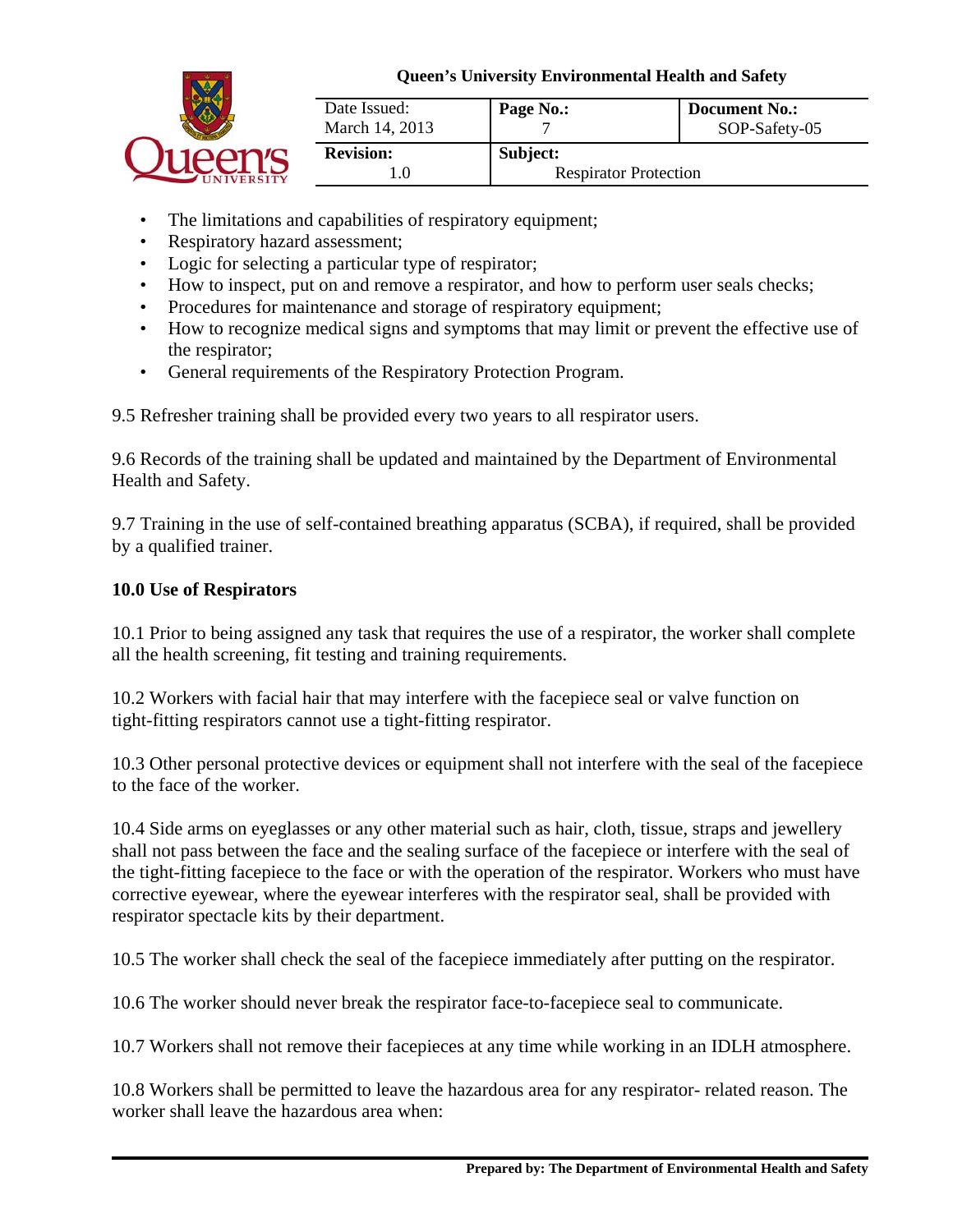

| Date Issued:<br>March 14, 2013 | Page No.:                    | <b>Document No.:</b><br>SOP-Safety-05 |
|--------------------------------|------------------------------|---------------------------------------|
| <b>Revision:</b>               | Subject:                     |                                       |
|                                | <b>Respirator Protection</b> |                                       |

- The respirator fails to provide adequate protection;
- The respirator malfunctions;
- He/she detects air leakage around the face seal;
- He/she detects an odour or tastes a chemical;
- He/she has increased breathing resistance;
- He/she experiences any illnesses or discomforts such as dizziness, nausea, weakness, breathing difficulties, sneezing, fever, chills, confusion, etc.;
- He/she experiences extreme discomfort from wearing the respirator;
- He/she needs to wash his/her face and facepiece to minimize skin irritation;
- Components (including air tanks) or purifying devices need change-out.

10.9 The respirator shall not be altered in any manner.

10.10 All cartridges, replacement parts, etc., shall be from the same manufacturer as the respirator .

10.11 Where respirators are used for HAZMAT response, confined space entry etc.; the appropriate existing legislation, regulations, standards and guidelines shall be consulted.

## 11.0 **Cleaning, Inspection, Maintenance, and Storage of Respirators**

11.1 The University shall provide each worker requiring a respirator with a respirator that is clean, sanitary and in good working order.

11.2 Each worker issued a respirator shall properly maintain his/her respirator to retain its original effectiveness. The maintenance shall include:

- Cleaning and sanitizing
- Inspection and testing
- Proper storage

11.3 The respirator shall be cleaned and sanitized according to the respirator manufacturer's instructions and/or according to procedures found in Appendix D – Procedures for Respirator Maintenance.

11.4 The frequency of cleaning shall depend on how many workers use the respirator and what it is used for.

- Respirators issued to individual workers shall be cleaned and disinfected as often as necessary to maintain proper hygiene.
- A single respirator issued to multiple workers must be cleaned and disinfected before each use.
- Respirators designated for emergency use only must be cleaned and disinfected after each use.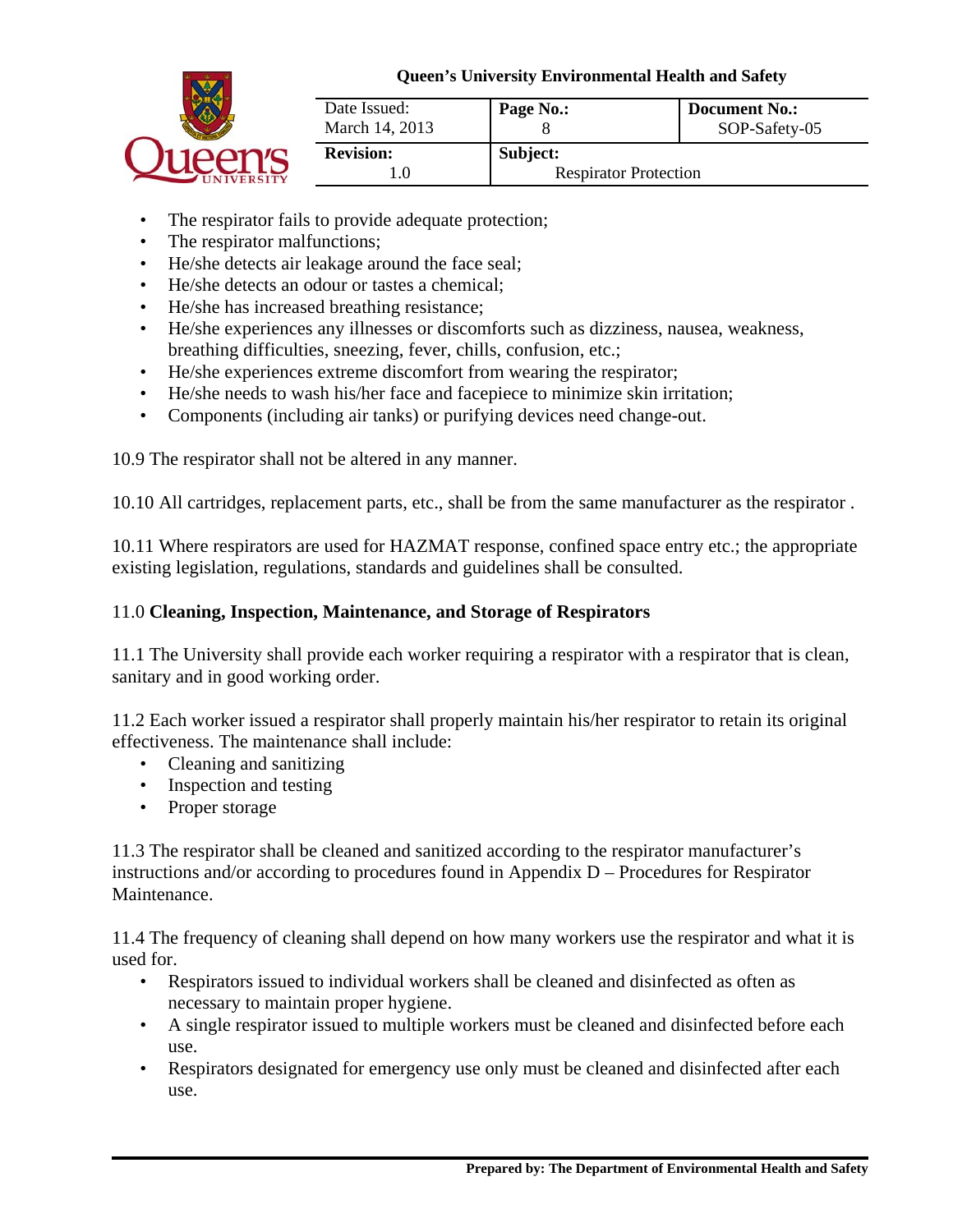

11.5 The worker shall inspect his/her respirator before and after each use. The procedure for respirator inspection is found in Appendix D – Procedures for Respirator Maintenance.

11.6 The SCBA cylinders shall be inspected by a qualified person according to the requirements of CSA Standards CAN/CSA-B339 and CAN/CSAB-340, the appropriate CGA publications C-6, C-6.1, and C-6.2 the Transport Canada Regulations under the Transportation of Dangerous Goods Act, and the manufacturer's instructions.

11.7 The emergency SCBA shall be inspected on a schedule to ensure readiness for the anticipated emergency use.

11.8 The records of all inspections and service performed on an SCBA respirator and cylinder shall be maintained by the person responsible for the unit.

11.9 The worker shall report defective or non-functioning respirators to his/her supervisor. These respirators shall be tagged and removed from service by the supervisor until repaired or replaced.

11.10 Any respirator and cylinder repairs, and subsequent tests and checks shall be performed by the unit manufacturer or by a qualified external contractor. Defective or non-functioning half mask facepieces shall not be repaired but will be disposed and replaced instead.

11.11 The worker shall store their respirators in a clean and sanitary location, in boxes or in plastic bags, marked with each worker's name. The respirators shall be stored in a manner that will protect them from dust, ozone, sunlight, heat, extreme cold, excessive moisture, vermin, damaging chemicals, oils, greases, or any other potential hazard that may have a detrimental effect on the respirator.

11.12 When packed or stored, each respirator should be positioned to retain its natural configuration.

11.13 Used cartridges/filters to be reused shall be stored in a manner to prevent contamination of the respirator facepiece.

# **12.0 Medical Surveillance**

12.1 Prior to fit testing and respirator use, it shall be confirmed that the worker is free from any physiological or psychological condition that may prevent him or her from being assigned the use of the selected respirator. This shall be achieved through the use of the *'Health Screening Questionnaire for Respirator Users'* Form (Appendix E).

12.2 The worker and his/her supervisor shall complete their respective parts of the *Health Screening Questionnaire for Respirator Users* Form and send the form to the Department of Environmental Health and Safety prior to fit testing.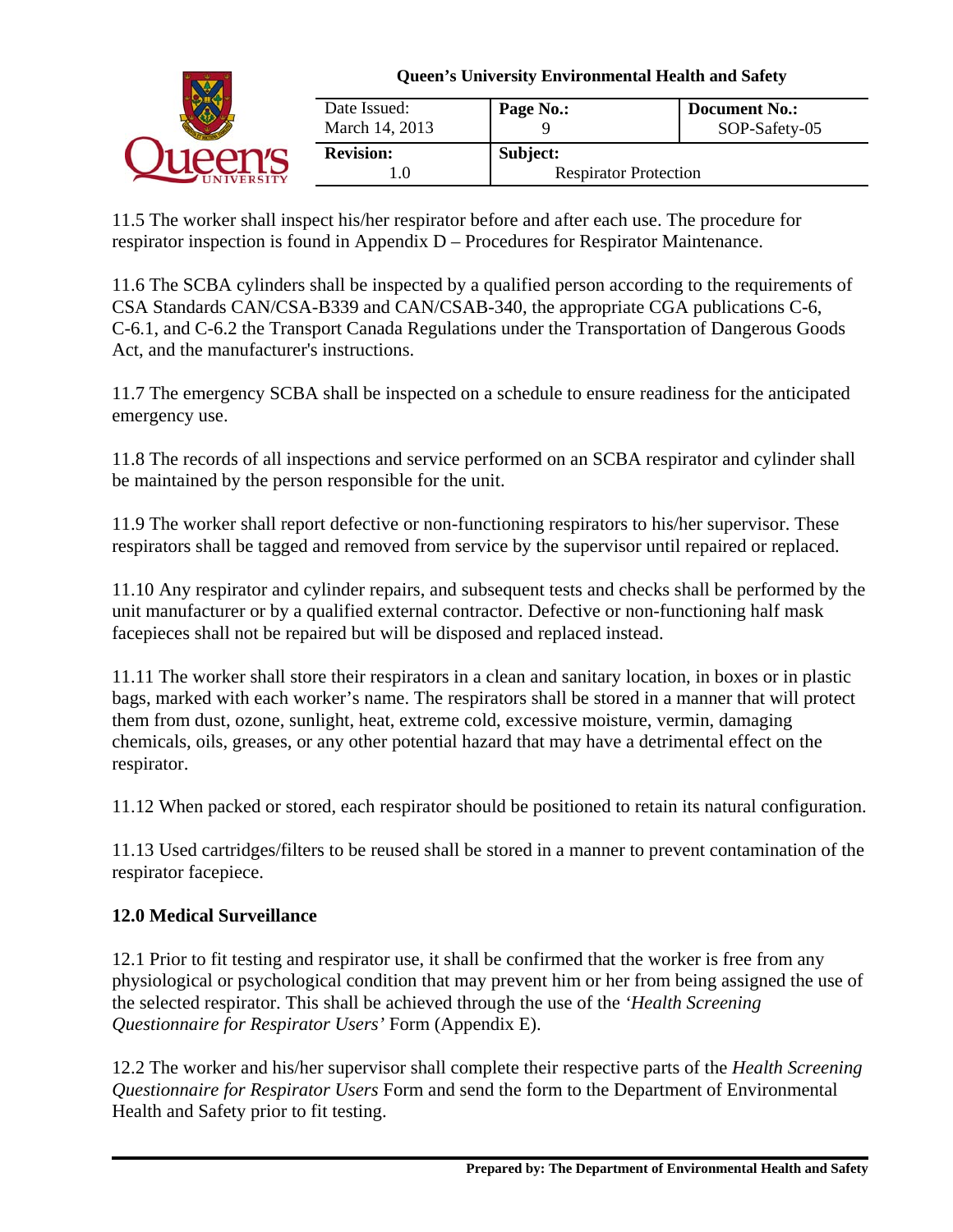| <b>Queen's University Environmental Health and Safety</b> |                                          |                                       |
|-----------------------------------------------------------|------------------------------------------|---------------------------------------|
| Date Issued:<br>March 14, 2013                            | Page No.:                                | <b>Document No.:</b><br>SOP-Safety-05 |
| <b>Revision:</b><br>. .0                                  | Subject:<br><b>Respirator Protection</b> |                                       |

12.3 Where, based on the Respirator User Screening Form, the Department of Environmental Health and Safety is concerned that a physiological or psychological condition exists that may preclude the use of a respirator, the Department of Environmental Health and Safety shall refer the worker to Walsh and Associates Occupational Health Services for a medical evaluation.

12.4 The medical evaluation shall consist of a primary assessment conducted by the Occupational Health Nurse and if deemed necessary a further assessment conducted by the Occupational Health Physician.

12.5 The worker, his or her supervisor, and the Department of Environmental Health and Safety shall provide the Walsh and Associates Occupational Health Services with information regarding the conditions of the respirator use and the type of respirator(s) required.

12.6 After the medical evaluation, Walsh and Associates Occupational Health Services shall provide the Department of Environmental Health and Safety with a written opinion regarding the employee's ability to use a respirator. The opinion shall indicate one of the following:

- User meets medical requirements to use the selected respirator;
- User meets medical requirements to use the selected respirator with limitations;
- User does not meet medical requirements to use the selected respirator.

12.7 The re-evaluation of the worker shall not be performed on an annual basis. The re-evaluation shall be performed based on one of the following criteria:

- The worker reports signs or symptoms that are relevant to the worker's ability to use a respirator;
- The Occupational Health Physician, supervisor or the department of Environmental Health and Safety considers it necessary for the worker to be re-evaluated;
- A change in workplace conditions occurs that may result in substantial increase in the physiological burden that respirator use places on the worker.

12.8 Workers who do not meet medical requirements to use a selected respirator shall not work in an area where the use of a respirator is required.

# **13.0 Recordkeeping**

13.1 Supervisors shall maintain records of the following:

- Training for workers under their supervision
- Respirator selection
- Inspection, maintenance and storage

13.2 EHS shall maintain the records of the following:

- Fit testing
- Training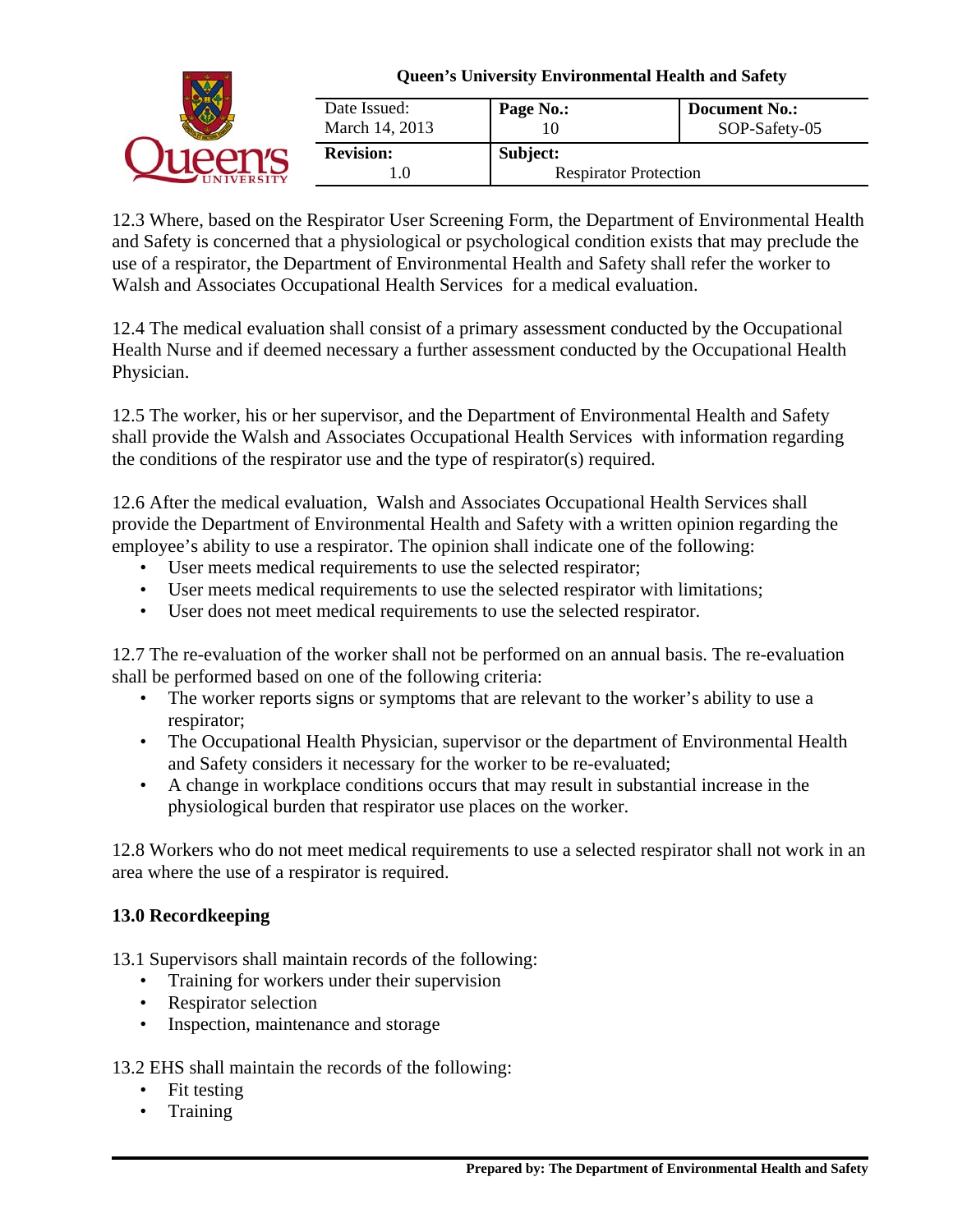

| Date Issued:<br>March 14, 2013 | Page No.:                    | <b>Document No.:</b><br>SOP-Safety-05 |
|--------------------------------|------------------------------|---------------------------------------|
| <b>Revision:</b>               | Subject:                     |                                       |
|                                | <b>Respirator Protection</b> |                                       |

- Hazard assessment
- Respirator selection

13.3 The fit testing records shall consist of the following:

- name and identification of the worker tested
- type of test performed
- make, model and size of the respirator fitted
- date of the fit test
- result of the fit test
- name of the person conducting the fit test

13.4 Walsh Associates shall maintain the medical records for the workers that had undergone medical evaluations. These records shall be treated as medically confidential.

## **11. Revision History**

October 2012, Initial Release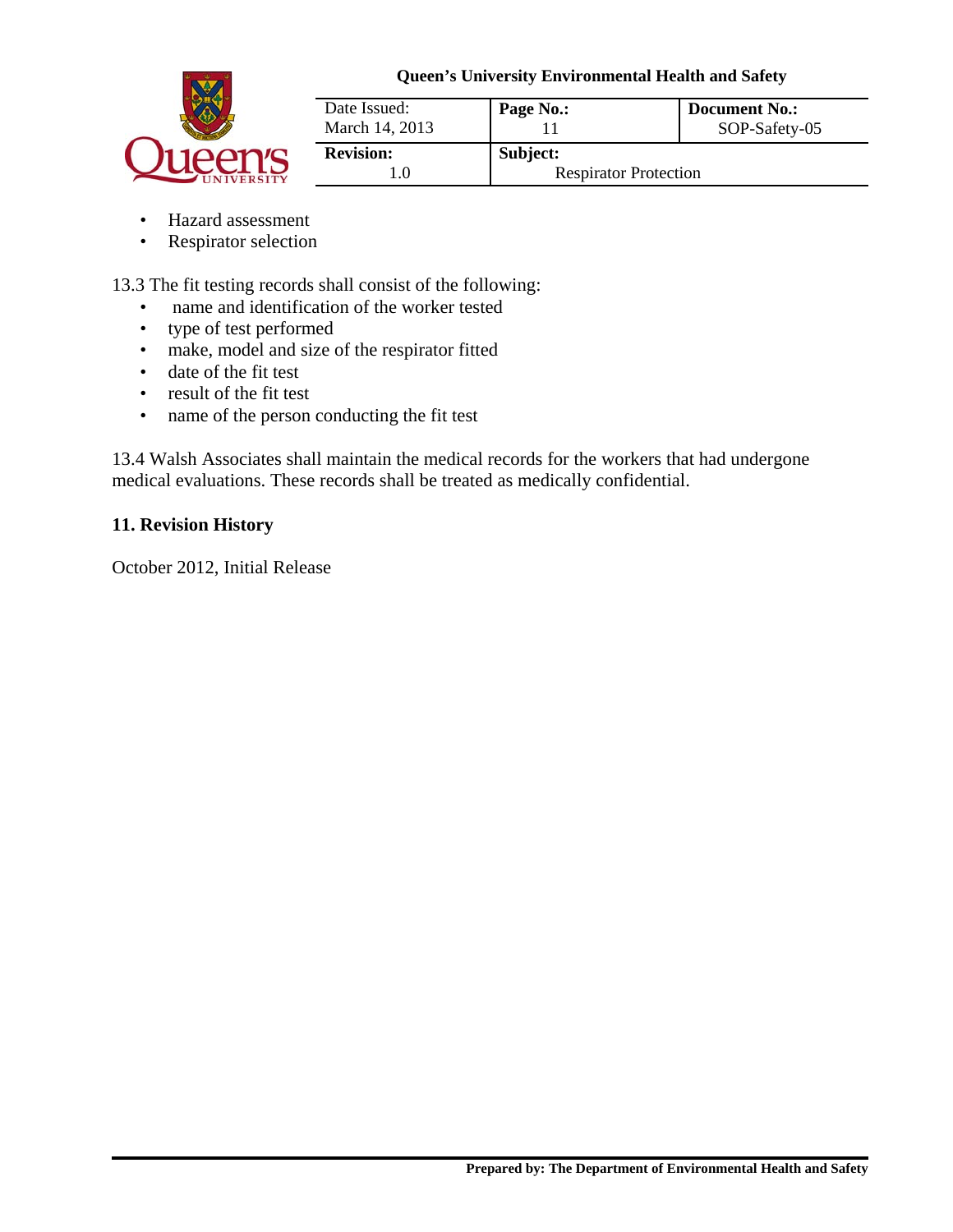

| Date Issued:<br>March 14, 2013 | Page No.:                    | <b>Document No.:</b><br>SOP-Safety-05 |
|--------------------------------|------------------------------|---------------------------------------|
| <b>Revision:</b>               | Subject:                     |                                       |
|                                | <b>Respirator Protection</b> |                                       |

# **APPENDIX A Classification and Description of Respirators by Mode of Operation**

1) Air-Purifying Respirators

Air-purifying respirators can be used to protect against airborne contaminants such as dusts, mists, fumes, smokes, aerosols, gases and vapours. Since these respirators are air-purifying only, this type of respiratory protection must NEVER be used in oxygen-deficient atmospheres or situations that are immediately dangerous to life and health (IDLH).

The general categories of air-purifying respirators are:

- Particulate (dust, fume and mist)
- Gas and Vapour
- Combination of Particulate and Gas/Vapour

The air-purifying respirators are available in two modes of operation: 1) Non-powered and 2) Powered. The non-powered respirators come in two designs: 1) half mask and 2) full facepiece. (Quarter mask and mouthpiece respirators are also available but are not recommended). The powered respirators contain a blower and are equipped with a facepiece, helmet or hood.

2) Atmosphere-Supplying Respirators

## Supplied Air Respirators

The supplied air respirator consists of a half-mask, full facepiece, hood or helmet to which respirable air is supplied through a small diameter hose. Two types of flow may be used:

- 1) continuous-flow to the mask in which the flow maintains the mask under positive pressure at moderate work rates; and
- 2) pressure-demand, which keeps the mask under positive pressure at moderately high work rates but limits the air quantity used to that required for breathing. Demand airflow, which allows the pressure inside the mask to become negative during inhalation, is not recommended because it does not provide as much protection. The respirable supplied-air comes from a compressor or compressed air cylinder(s).

Supplied air respirators may be used in IDLH or oxygen-deficient atmospheres only if an auxiliary tank of air is incorporated into the respirator system.

# Self-Contained Breathing Apparatus (SCBA)

SCBAs comprise of a full facepiece connected to a source of air carried by the wearer. The SCBAs provide respiratory protection in oxygen-deficient environments and in situations where high or unknown concentrations of toxic gases, vapours or particulates are present. The SCBA can also provide protection in emergency situations. When using an SCBA, the user's respiratory system is isolated from the surrounding atmosphere because no outside air is admitted into the respirator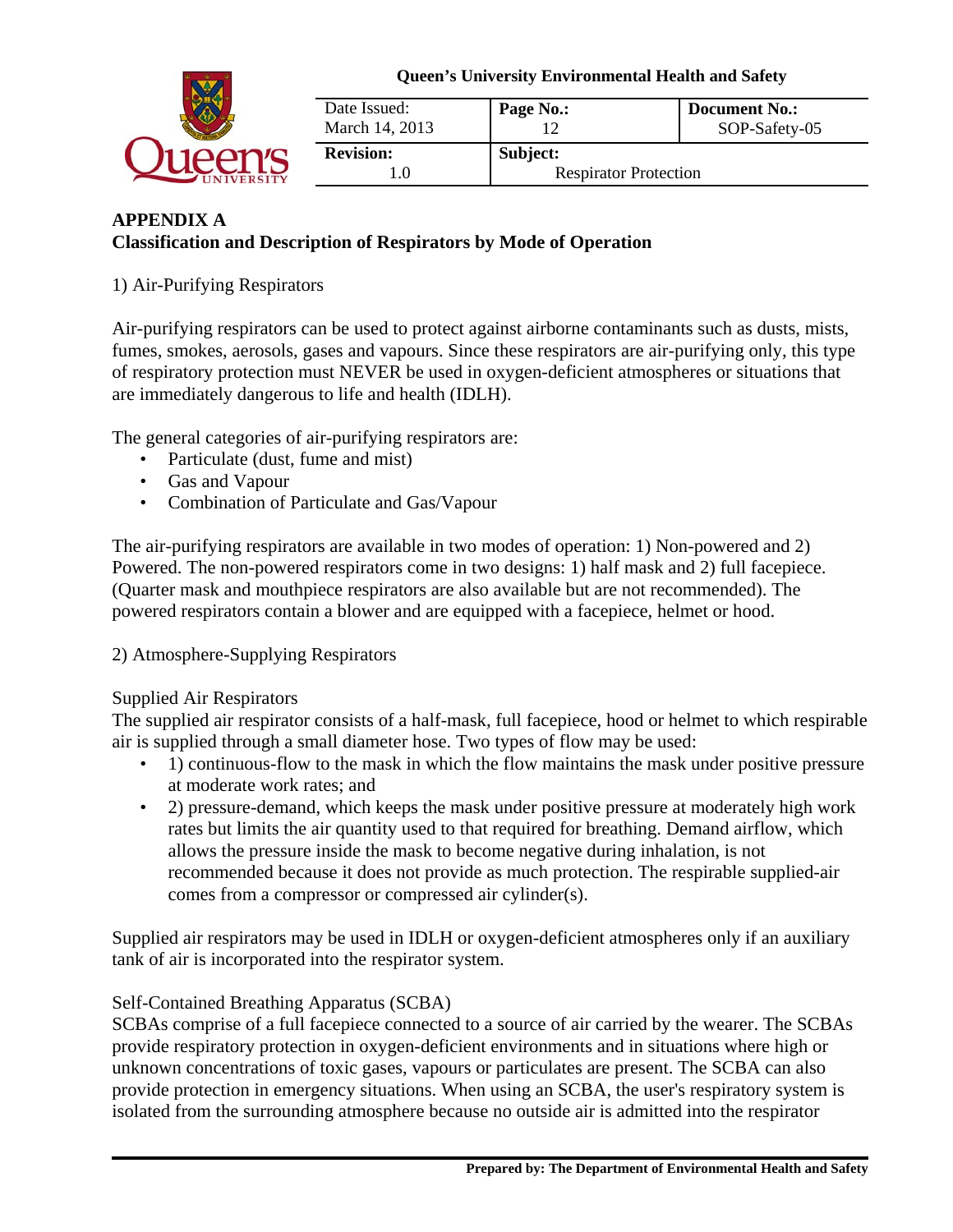

| Date Issued:<br>March 14, 2013 | Page No.:                    | <b>Document No.:</b><br>SOP-Safety-05 |
|--------------------------------|------------------------------|---------------------------------------|
| <b>Revision:</b>               | Subject:                     |                                       |
|                                | <b>Respirator Protection</b> |                                       |

facepiece.

There are three types:

- 1) open-circuit devices;
- 2) closed-circuit (re-breathing) devices; and
- 3) escape units.

Two types of flow are available:

- 1) pressure demand and
- 2) demand.

The demand SCBAs must not be used in oxygen-deficient atmospheres or IDLH atmospheres because they allow the pressure inside the facepiece to become negative.

3) Combination Atmosphere-Supplying and Air-Purifying Respirators

These devices usually consist of an atmosphere-supplying respirator with an auxiliary air-purifying attachment that provides protection in the event that the air supply fails. A combination atmosphere-supplying respirator with an auxiliary air-purifying element may be used only when the concentration of airborne contaminants in the workplace does not exceed the maximum use concentration of the respirator when used in the air-purifying mode.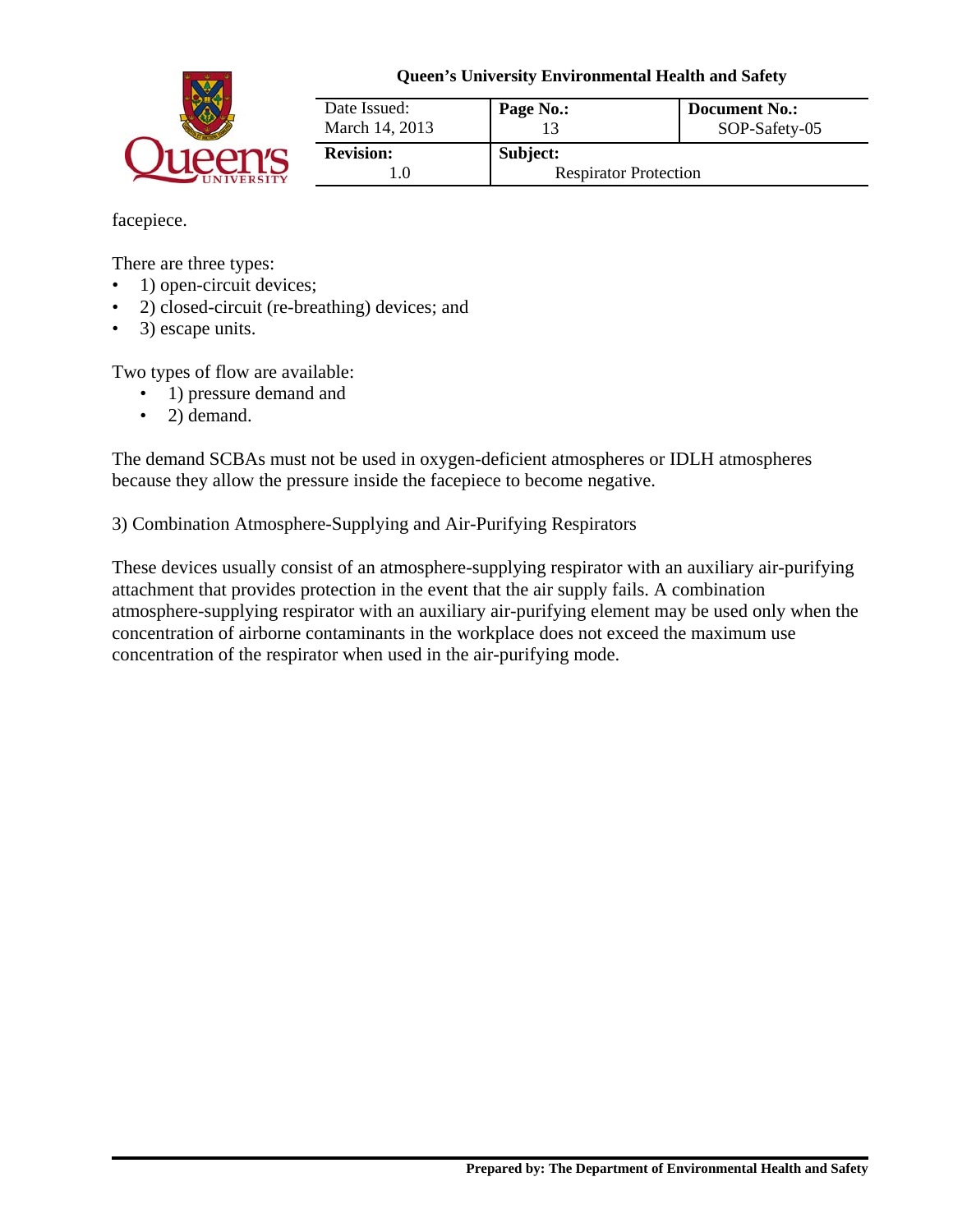

| Date Issued:<br>March 14, 2013 | Page No.:                    | Document No.:<br>SOP-Safety-05 |
|--------------------------------|------------------------------|--------------------------------|
| <b>Revision:</b>               | Subject:                     |                                |
| 1.0                            | <b>Respirator Protection</b> |                                |

#### **APPENDIX B Assigned Protection Factors (APF) Hazard Ratio** Calculate a Hazard Ratio (HR) for all of the respiratory components as follows: HR= Airborne Concentration/OEL Where: OEL = Occupational Exposure Limit.

Select the highest hazard ratio (HHR) from all the hazard ratios of the individual components.

Select a respirator with an APF equal to or greater than the HHR.

|                                         | <b>Respirator Style</b>  |                       |                          |                 |                                      |
|-----------------------------------------|--------------------------|-----------------------|--------------------------|-----------------|--------------------------------------|
| <b>Respirator Class</b>                 | Quarter<br>Facepiec<br>e | Half<br>Facepiec<br>e | Full<br>Facepiece        | Helmet/<br>Hood | Loose-Fitting<br>Facepiece/Viso<br>r |
| Air Purifying<br>(negative<br>Pressure) | 5                        | 10                    | 100<br>(10 if QLFT used) |                 |                                      |
| Powered<br>air-purifying                |                          | 50                    | 1000                     | 1000            | 25                                   |
| Supplied-air<br>(demand)                |                          | 10                    | 100<br>(10 if QLFT used) |                 |                                      |
| Supplied-air<br>(pressure demand)       |                          | 50                    | 1000                     |                 |                                      |
| Supplied-air<br>(continuous flow)       |                          | 50                    | 1000                     | 1000            | 25                                   |
| <b>SCBA</b><br>(demand)                 |                          | 10                    | 100<br>(10 if QLFT used) |                 |                                      |
| <b>SCBA</b><br>(pressure demand)        |                          |                       | $**$                     | $**$            |                                      |

\*\* Pressure-demand SCBA are currently regarded as providing the highest degree of protection. Limited simulated workplace studies have concluded that all users may not be able to achieve assigned protection factors of 10000. Therefore, based upon this limited data, a definitive APF could not be assigned for pressure-demand SCBA. When potential hazardous concentrations can be estimated, an APF of no greater than 10000 should be used.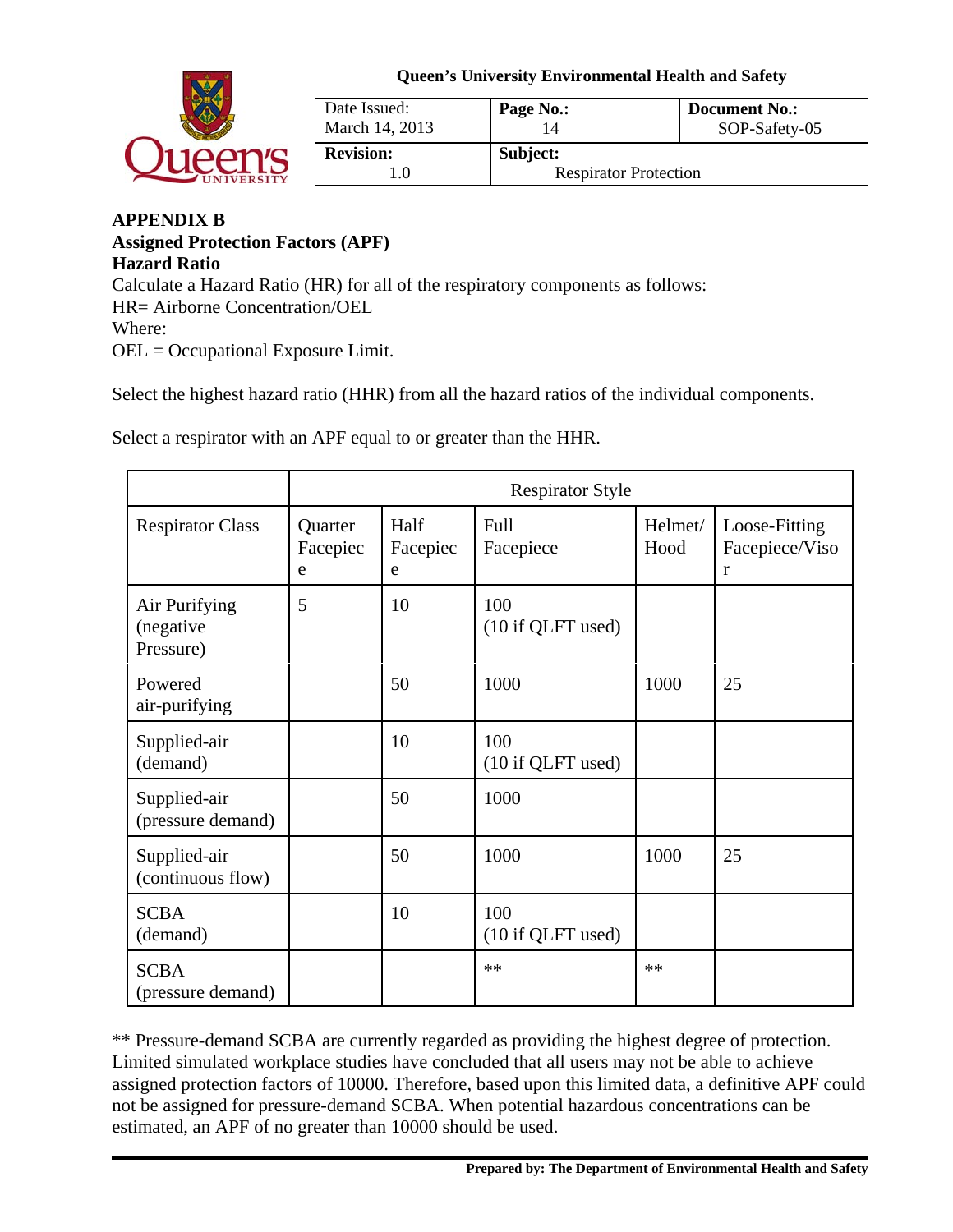

| Date Issued:<br>March 14, 2013 | Page No.:                    | <b>Document No.:</b><br>SOP-Safety-05 |  |
|--------------------------------|------------------------------|---------------------------------------|--|
| <b>Revision:</b>               | Subject:                     |                                       |  |
|                                | <b>Respirator Protection</b> |                                       |  |

#### **Appendix C Respiratory Protection Selection Chart**



**Prepared by: The Department of Environmental Health and Safety**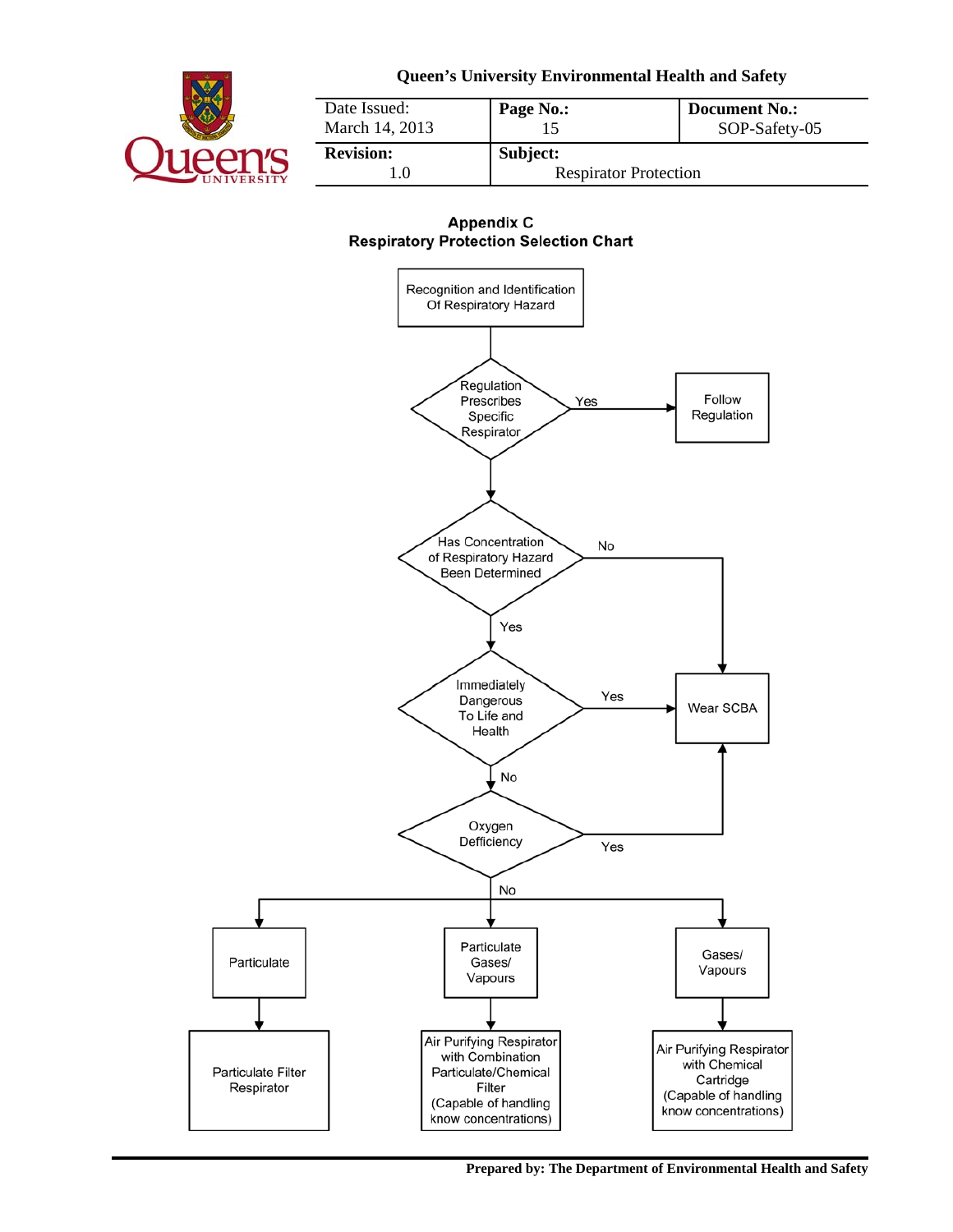

| Date Issued:<br>March 14, 2013 | Page No.:                    | <b>Document No.:</b><br>SOP-Safety-05 |  |
|--------------------------------|------------------------------|---------------------------------------|--|
| <b>Revision:</b>               | Subject:                     |                                       |  |
| 1.0                            | <b>Respirator Protection</b> |                                       |  |

# **Appendix D Respirator Cleaning and Maintenance**

## **Cleaning and Disinfecting**

- 1) Remove filters, cartridges, or canisters. Disassemble facepiece. Discard or repair any defective parts.
- 2) Wash components in warm (43°C maximum) water with mild detergent or with a cleaner recommended by the manufacturer. A stiff bristle brush may be used to remove any dirt.
- 3) Rinse components thoroughly in clean, warm, preferably running water. Drain.
- 4) When the cleaner used to clean the respirator does not contain a disinfecting agent, respirator components should be fully immersed for 2 minutes in one of the following:
	- a) sodium hypochlorite solution 1mL of bleach to 1L of water
	- b) aqueous solution of iodine 0.8mL of tincture of iodine to 1L of water
	- c) other commercially available cleaners of equivalent disinfectant quality when used as directed, if their use is recommended or approved by the respirator manufacturer.
- 5) Rinse components thoroughly in clean, warm, preferably running water. Drain.
- 6) Components should be allowed to air dry or be hand dried with a clean, lint free cloth.
- 7) Reassemble the facepiece, replacing filters, cartridges, and canisters where necessary.

Disinfection (steps 4 &5) is not required for a respirator used by only one worker. For multiple users, however, the respirator must be cleaned and sanitized before it is transferred to another person for use.

The disinfecting solution must not damage the respirator and must not cause skin irritation to the respirator wearer. Proper rinsing of the respirator is important to ensure that this does not happen.

## **Inspecting**

- 1) Check the condition of component parts:
	- a) Check condition of the facepiece, looking for cracks, cuts, tears, holes and distortion of facepiece;
	- b) Check head straps to ensure they are properly attached and have elasticity;
	- c) Check head straps for broken buckles and breaks and tears;
	- d) Check inhalation and exhalation valves to ensure that they are in place and are not damaged;